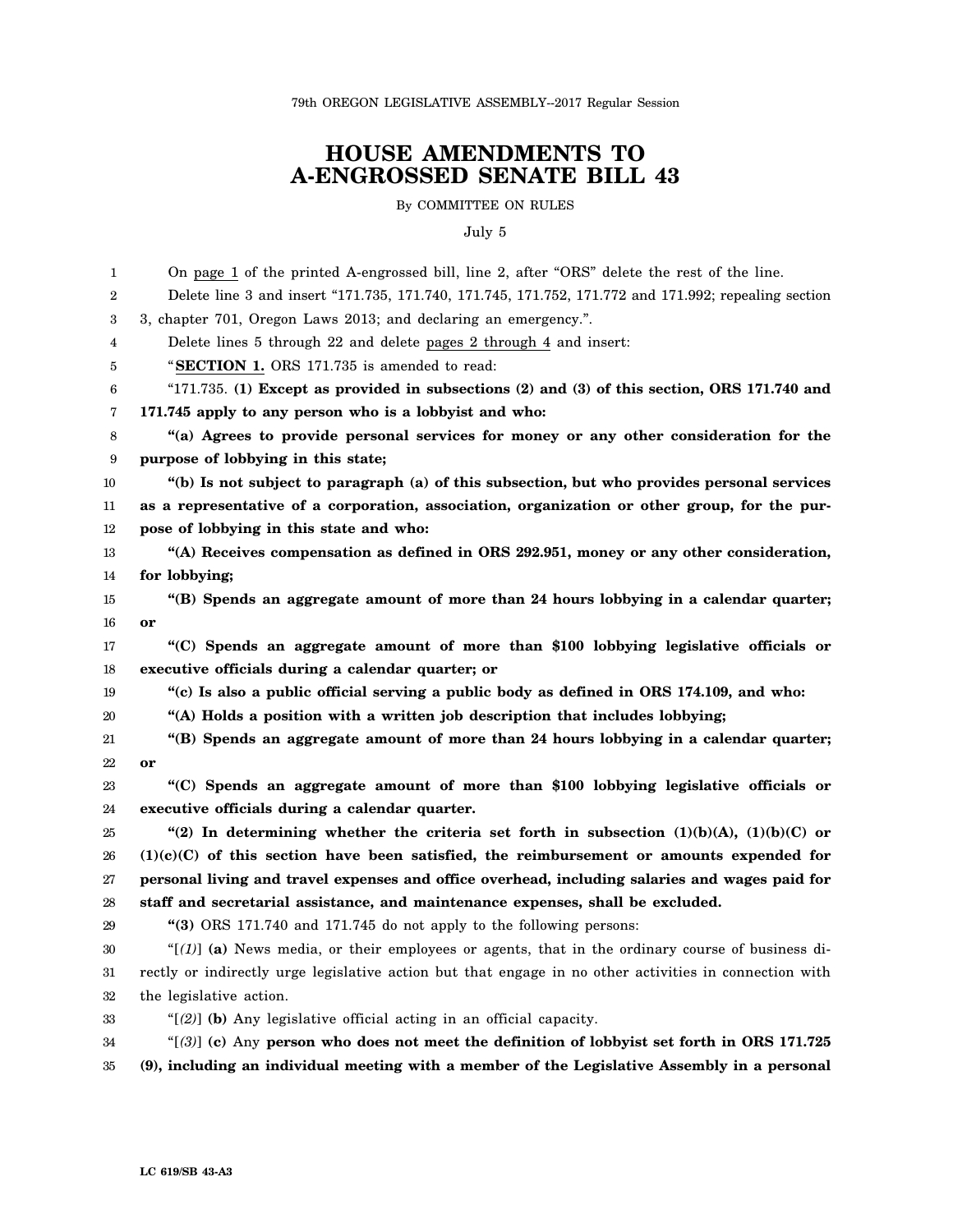1 2 3 4 **capacity or an** individual who does not receive compensation or reimbursement of expenses for lobbying, who limits lobbying activities solely to formal appearances to give testimony before public sessions of committees of the Legislative Assembly, or public hearings of state agencies, and who, when testifying, registers an appearance in the records of the committees or agencies.

5 "[*(4) A person who does not:*]

6 7 "[*(a) Agree to provide personal services for money or any other consideration for the purpose of lobbying;*]

8 9 "[*(b) Spend more than an aggregate amount of 24 hours during any calendar quarter lobbying; and*]

10

"[*(c) Spend an aggregate amount in excess of \$100 lobbying during any calendar quarter.*]

11 12 13 14 15 16 17 18 19 "[*(5)*] **(d)** The Governor, chief of staff for the Governor, deputy chief of staff for the Governor, legal counsel to the Governor, deputy legal counsel to the Governor, Secretary of State, Deputy Secretary of State appointed pursuant to ORS 177.040, State Treasurer, Deputy State Treasurer appointed pursuant to ORS 178.060, chief of staff for the office of the State Treasurer, Attorney General, Deputy Attorney General appointed pursuant to ORS 180.130, Deputy Superintendent of Public Instruction appointed pursuant to ORS 326.300, Commissioner of the Bureau of Labor and Industries, deputy commissioner of the Bureau of Labor and Industries appointed pursuant to ORS 651.060, members and staff of the Oregon Law Commission who conduct the law revision program of the commission or any judge.

- 20 "**(e) An elected public official:**
- 21 **"(A) Who is elected to serve a:**

22 **"(i) Local government;**

23 **"(ii) Local service district as defined in ORS 174.116; or**

24 **"(iii) Special government body as defined in ORS 174.117; and**

25 26 **"(B) Whose lobbying activities are limited to lobbying in the public official's official capacity as an elected official.**

27 28 29 30 **"(f) A representative of a corporation, association, organization or other group who is responsible for supervising lobbying activities of the corporation, association, organization or other group in this state or other states, but who does not spend an aggregate amount of more than 24 hours lobbying in this state during a calendar quarter.**

31 32 "**SECTION 2.** ORS 171.740, as amended by section 2, chapter 101, Oregon Laws 2016, is amended to read:

33 34 35 36 37 38 "171.740. (1) Within three business days [*after exceeding the limit of time or expenditure specified in ORS 171.735 (4), or within three business days after agreeing to provide personal services for money or any other consideration for the purpose of lobbying,*] **of meeting the requirements for any situation described in ORS 171.735 (1),** a lobbyist **who is not exempt from filing a statement under ORS 171.735 (2) or (3)** shall register with the Oregon Government Ethics Commission by filing with the commission a statement containing the following information:

39

"(a) The name, address, electronic mail address and telephone number of the lobbyist.

40 41 "(b) The name, address, electronic mail address and telephone number of each person that employs the lobbyist or in whose interest the lobbyist appears or works.

42 43 44 "(c) A general description of the trade, business, profession or area of endeavor of any person designated under paragraph (b) of this subsection, and a statement by the person that the lobbyist is officially authorized to lobby for the person.

45 "(d) The name of any member of the Legislative Assembly employed, retained or otherwise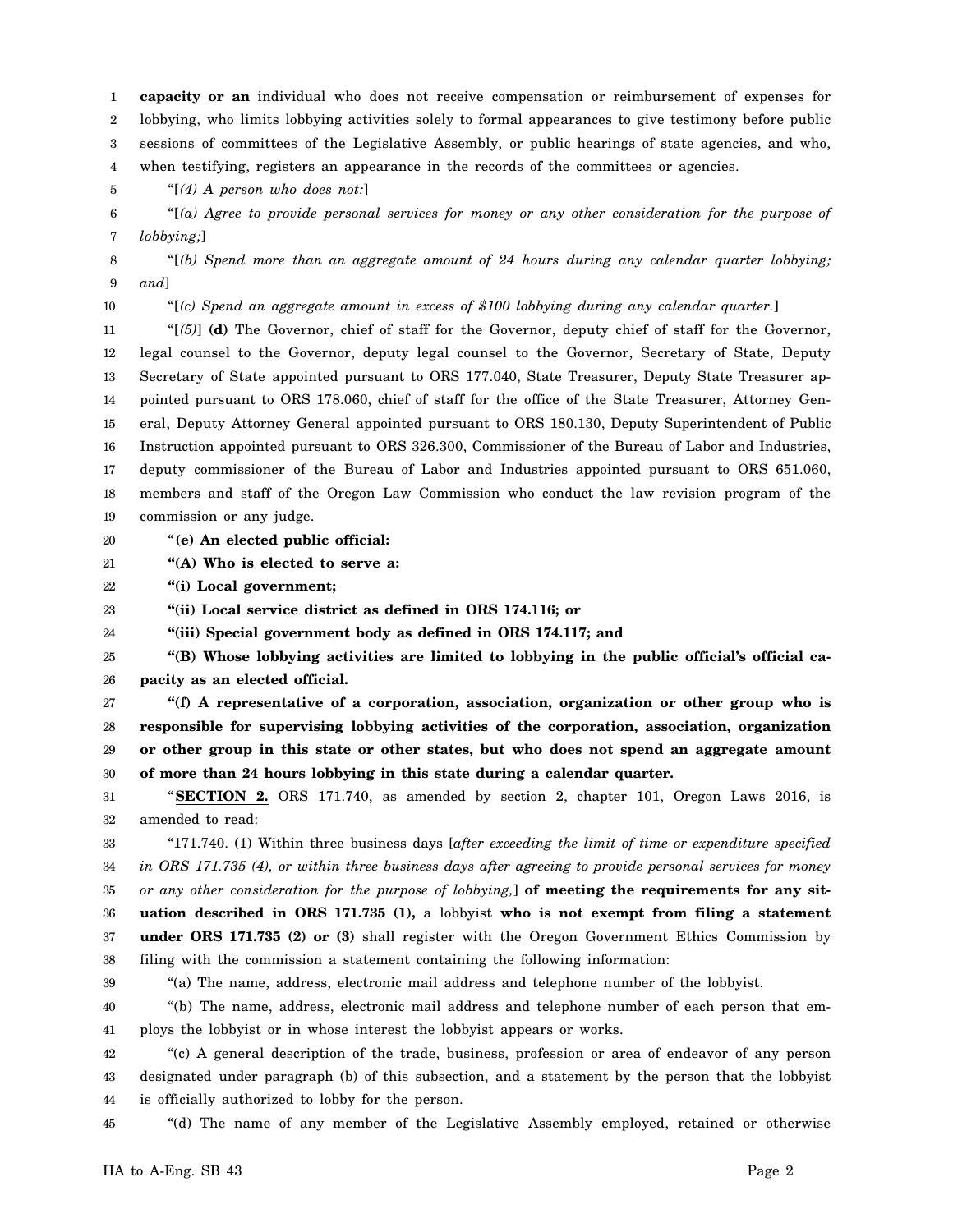1 compensated by:

2 "(A) The lobbyist designated under paragraph (a) of this subsection; or

3 "(B) A person designated under paragraph (b) of this subsection.

4 5 "(e) The general subject or subjects of the legislative action of interest to the person for whom the lobbyist is registered.

"**(f) The name of each political committee as defined in ORS 260.005 that:**

**"(A) Is advised or controlled by the lobbyist; and**

8 **"(B) Makes political campaign contributions to an elected public official in this state or**

6 7

9 **to a candidate for elected public office in this state.**

10 11 **"(g) An acknowledgment that the lobbyist has read and fully understands the applicable laws and administrative rules governing lobbyist conduct in this state.**

12 13 14 " $(2)(a)$  Not later than 10 calendar days after a lobbyist files a registration statement under this section, the designation of official authorization to lobby shall be signed by an official of each person that employs the lobbyist or in whose interest the lobbyist appears or works.

15 16 17 "(b) A lobbyist may unilaterally withdraw a registration statement filed under this section not more than one time per calendar year for each person designated under subsection (1)(b) of this section if the withdrawal is made:

18 19 "(A) Before the designation of official authorization to lobby has been signed in the manner required under paragraph (a) of this subsection; and

20

"(B) No more than 10 calendar days after the lobbyist filed the registration statement.

21 22 23 24 25 "(3) A lobbyist must file a separate registration statement under subsection (1) of this section for each person that employs the lobbyist or in whose interest the lobbyist appears or works. If a lobbyist appears or works for a person for whom the lobbyist has not registered, the lobbyist shall register with the commission not later than three business days after the day the lobbyist first appears or works for the person.

26 27 28 " $(4)(a)$  Except as provided in paragraph (b) of this subsection, if any of the information submitted by a lobbyist in the statement required under subsection (1) of this section changes, the lobbyist shall revise the statement within 30 days of the change.

29 30 31 "(b) A lobbyist shall notify the commission within three business days if the lobbyist ceases to represent a person for whom the lobbyist is registered. Notification must be made by updating the registration statement required under subsection (1) of this section.

32 33 34 35 "(5) A lobbyist registration expires December 31 of each [*odd-numbered*] year. If a lobbyist renews the registration before January 31 of the following [*even-numbered*] year, the commission shall consider the registration to have been effective as of December 31 of the [*odd-numbered*] year on which the registration expired.

36 37 38 39 "(6) For the statement required by subsection (1) of this section, an entity composed of more than one lobbyist may file one statement for the lobbyists who compose the entity. The statement the entity files must include the names of the individuals authorized to lobby on behalf of the client listed in the statement.

40 41 "**SECTION 3.** ORS 171.745, as amended by section 2, chapter 701, Oregon Laws 2013, is amended to read:

42 43 44 "171.745. (1) A lobbyist registered with the Oregon Government Ethics Commission or required to register with the commission shall, according to the schedule described in ORS 171.752, file with the commission a statement showing for the applicable reporting period:

45 "(a) The total amount of all moneys expended for food, refreshments and entertainment by the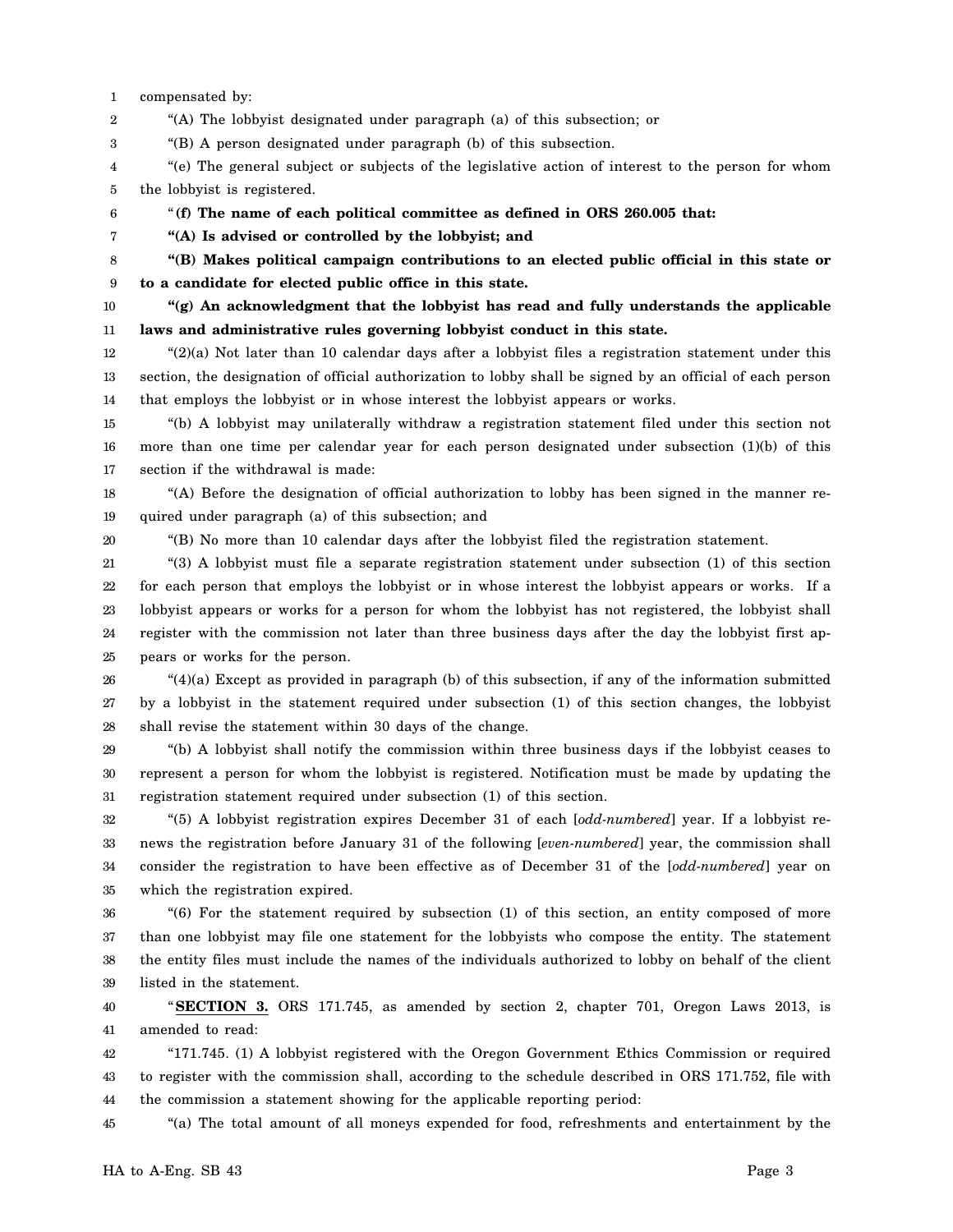1 lobbyist for the purpose of lobbying.

2 3 4 5 "(b) The name of any legislative official or executive official to whom or for whose benefit, on any one occasion, an expenditure is made for the purposes of lobbying, and the date, name of payee, purpose and amount of that expenditure. This paragraph applies if the total amount expended on the occasion by one or more persons exceeds \$50.

6 "(2) Statements required by this section need not include**:**

7 8 9 **"(a)** Amounts expended by the lobbyist for personal living and travel expenses and office overhead, including salaries and wages paid for staff and secretarial assistance, and maintenance expenses[*.*]**; or**

10 11 12 13 14 **"(b) Amounts expended by the lobbyist on lobbying another lobbyist who is registered with the commission or required to register with the commission, or on lobbying any person on whose behalf a lobbyist is registered or required to register. This paragraph does not apply if the person lobbied is a legislative official, an executive official or a member of a state board or commission.**

15 16 17 18 19 "(3) If the amount of any expenditure required to be included in a statement is not accurately known at the time the statement is required to be filed, an estimate of the expenditure shall be submitted in the statement and designated as an estimate. The exact amount expended for which a previous estimate was made shall be submitted in a subsequent report when the information is available.

20 21 "(4) A statement required by this section shall include a copy of any notice provided to a public official or candidate under ORS 244.100.

22 23 "**SECTION 4.** ORS 171.745, as amended by section 2, chapter 701, Oregon Laws 2013, and section 3 of this 2017 Act, is amended to read:

24 25 26 "171.745. (1) A lobbyist registered with the Oregon Government Ethics Commission or required to register with the commission shall, according to the schedule described in ORS 171.752, file with the commission a statement showing for the applicable reporting period:

27 28 "(a) The total amount of all moneys expended for food, refreshments and entertainment by the lobbyist for the purpose of lobbying.

29 30 31 32 "(b) The name of any legislative official or executive official to whom or for whose benefit, on any one occasion, an expenditure is made for the purposes of lobbying, and the date, name of payee, purpose and amount of that expenditure. This paragraph applies if the total amount expended on the occasion by one or more persons exceeds \$50.

33 34 "**(c)(A) Each bill or measure that is introduced before the Legislative Assembly for which the lobbyist has engaged in lobbying activities.**

35 36 37 **"(B) For each bill or measure reported under subparagraph (A) of this paragraph, the name of each person or entity that hired the lobbyist for the purpose of lobbying on the bill or measure.**

38 39 40 **"(d)(A) A listing of each legislative topic for which the lobbyist has engaged in lobbying activities that is not part of a bill or measure that is introduced before the Legislative Assembly reported under paragraph (c) of this subsection.**

41 42 **"(B) For each topic reported under subparagraph (A) of this paragraph, the name of each person or entity that hired the lobbyist for the purpose of lobbying.**

43

"(2) Statements required by this section need not include:

44 45 "(a) Amounts expended by the lobbyist for personal living and travel expenses and office overhead, including salaries and wages paid for staff and secretarial assistance, and maintenance ex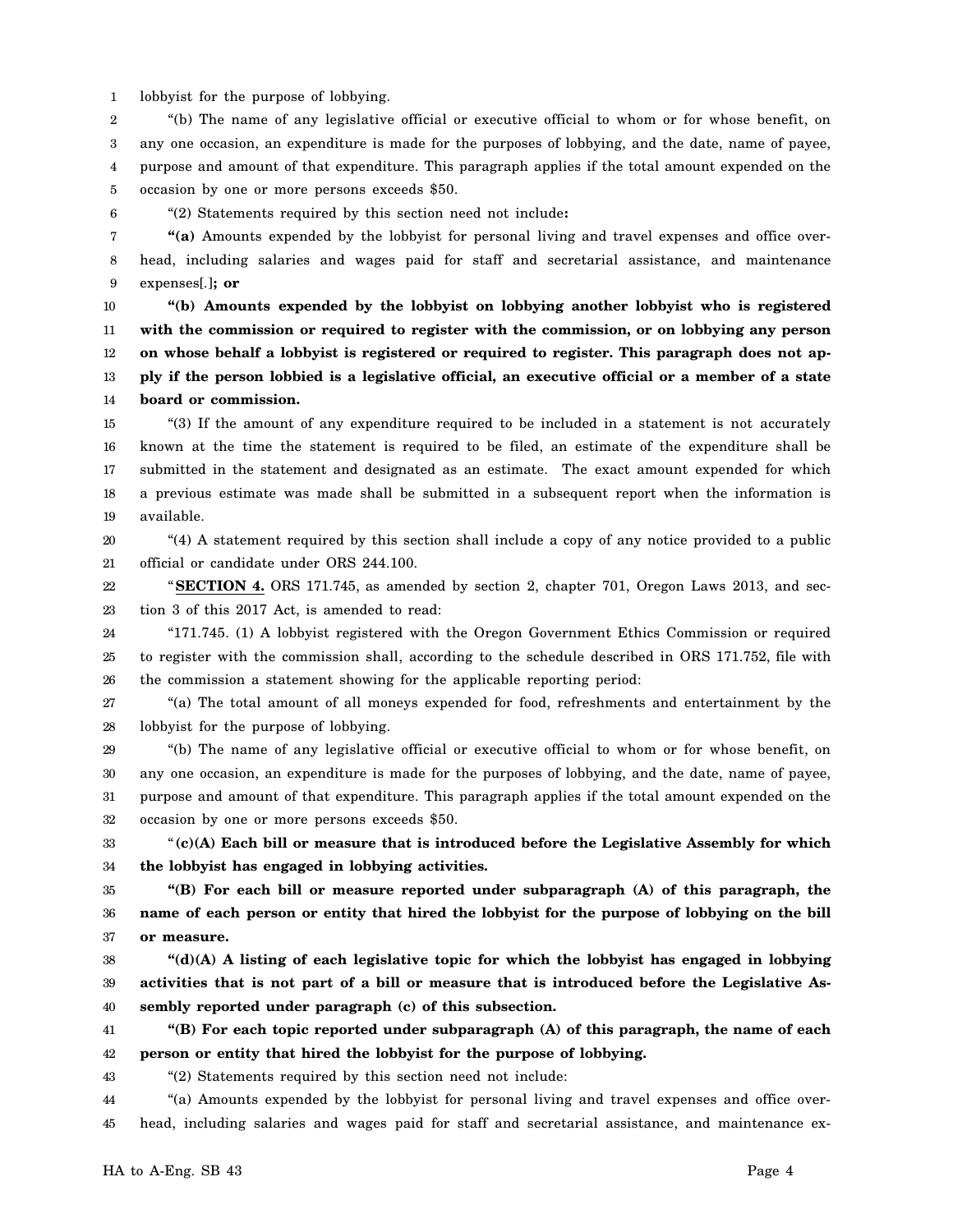1 penses; [*or*]

6 7

2 3 4 5 "(b) Amounts expended by the lobbyist on lobbying another lobbyist who is registered with the commission or required to register with the commission, or on lobbying any person on whose behalf a lobbyist is registered or required to register. This paragraph does not apply if the person lobbied is a legislative official, an executive official or a member of a state board or commission[*.*]**; or**

**"(c) References to a bill, measure or legislative topic that the lobbyist:**

**"(A) Monitored, but did not influence, or attempt to influence, legislative action on;**

8 9 **"(B) Supported or opposed, but did not influence, or attempt to influence, legislative action on; or**

10 11 12 **"(C) Provided information or data on, or responded to a request from a legislative official or an executive official to provide information or data on, without the intent to influence, or attempt to influence, legislative action.**

13 14 15 16 17 "(3) If the amount of any expenditure required to be included in a statement is not accurately known at the time the statement is required to be filed, an estimate of the expenditure shall be submitted in the statement and designated as an estimate. The exact amount expended for which a previous estimate was made shall be submitted in a subsequent report when the information is available.

18 19 "(4) A statement required by this section shall include a copy of any notice provided to a public official or candidate under ORS 244.100.

20 21 "**SECTION 5. The amendments to ORS 171.745 by section 4 of this 2017 Act become operative on April 1, 2018.**

22 23 "**SECTION 6. Section 3, chapter 701, Oregon Laws 2013, as amended by section 1, chapter 813, Oregon Laws 2015, is repealed.**

24 25 26 27 28 29 30 31 32 33 "**SECTION 7. If this 2017 Act does not become effective until after June 30, 2017, the amendments to ORS 171.745 by section 3 of this 2017 Act and the repeal of section 3, chapter 701, Oregon Laws 2013, by section 6 of this 2017 Act revive the amendments to ORS 171.745 by section 1, chapter 701, Oregon Laws 2013. If this 2017 Act does not become effective until after June 30, 2017, this 2017 Act shall be operative retroactively to that date, and the operation and effect of the amendments to ORS 171.745 by section 1, chapter 701, Oregon Laws 2013, shall continue unaffected from June 30, 2017, to the effective date of this 2017 Act. Any otherwise lawful action taken or otherwise lawful obligation incurred under the authority of ORS 171.745, as amended by section 1, chapter 701, Oregon Laws 2013, after June 30, 2017, and before the effective date of this 2017 Act, is ratified and approved.**

"**SECTION 8.** ORS 171.772 is amended to read:

35 36 "171.772. In carrying out the provisions of ORS 171.725 to 171.785, the Oregon Government Ethics Commission shall:

37 38 39 "(1) Prescribe by rule forms for registrations, statements and reports required to be filed by ORS 171.725 to 171.785 and provide the forms to persons required to register and to file the statements and reports.

40 41 "(2) Accept and file any information voluntarily supplied that exceeds the requirements of ORS 171.725 to 171.785.

42 43 44 "(3) Make registrations, statements and reports filed available for public inspection and copying during regular office hours, and make copying facilities available at a charge not to exceed actual cost.

45 "(4) Adopt by rule an electronic filing system under which statements required to be filed under

34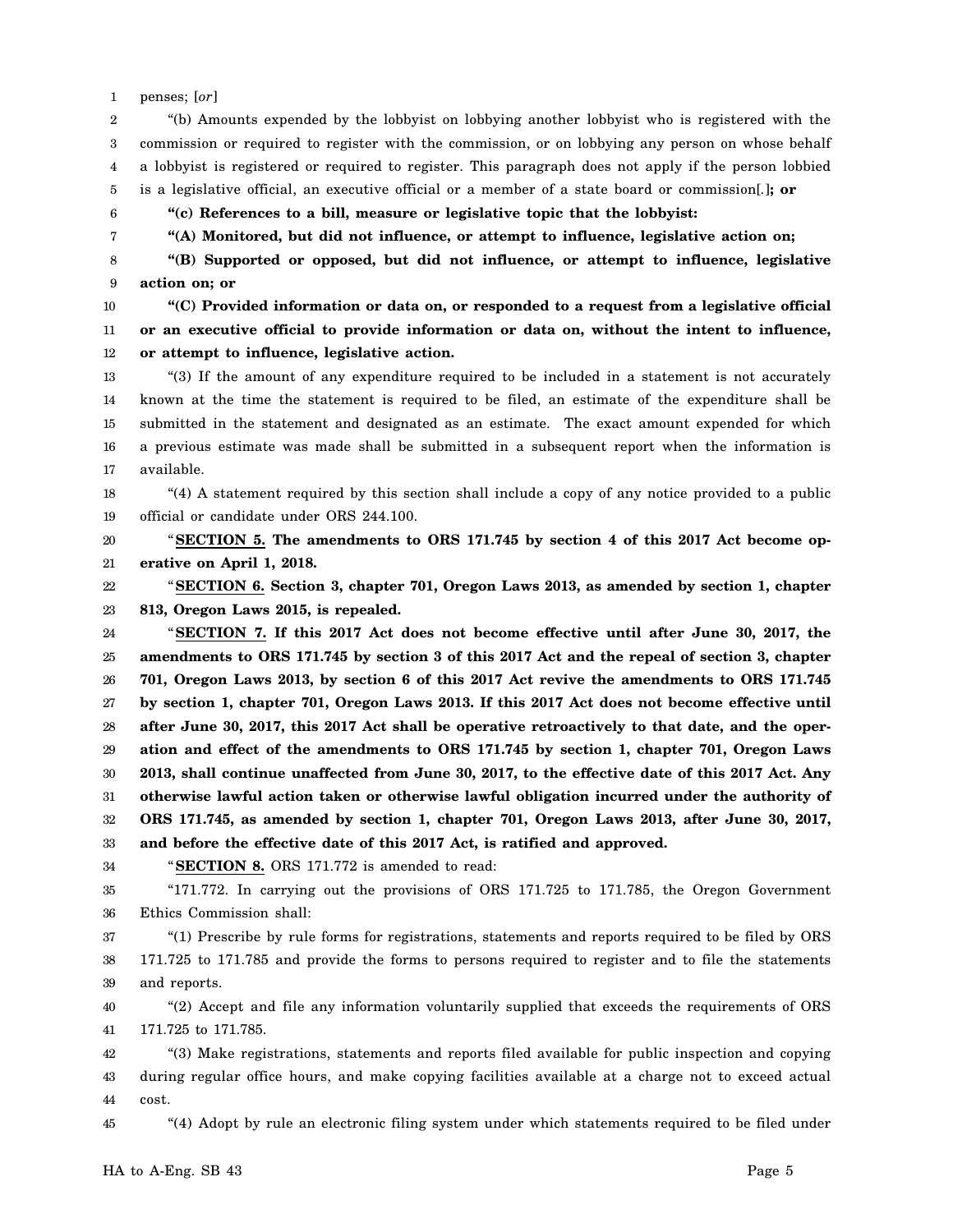1 2 ORS 171.745 and 171.750 must be filed with the commission in an electronic format. The commission may not charge a fee for filing a statement under this subsection.

3 "(5) Provide training on procedures for filing statements under subsection (4) of this section.

4 5 6 "(6) Make statements **and information contained within the statements** filed under ORS 171.745 and 171.750 available in a searchable format for review by the public using the Internet. **The searchable format must permit the public to view:**

7 8 9 **"(a) For each bill or measure reported on by a lobbyist under ORS 171.745, the name of each lobbyist who has engaged in lobbying activities with respect to the bill or measure and the name of the person or entity that hired each lobbyist identified in this paragraph.**

**"(b) For each person or entity that hired a lobbyist:**

10 11

**"(A) The name of each lobbyist hired by the person or entity;**

12 13 14 15 16 **"(B) Each bill or measure that is introduced before the Legislative Assembly for which each lobbyist identified in subparagraph (A) of this paragraph engaged in lobbying activities; "(C) Each legislative topic other than a bill or measure before the Legislative Assembly for which each lobbyist identified in subparagraph (A) of this paragraph engaged in lobbying activities; and**

17 18 19 **"(D) The total amount of all moneys expended for lobbying activities on the person's or entity's behalf, excluding living and travel expenses incurred for a lobbyist performing lobbying services.**

20 **"(c) For each lobbyist:**

21 22 23 **"(A) Each bill or measure that is introduced before the Legislative Assembly for which the lobbyist engaged in lobbying activities, and the name of the person or entity that hired the lobbyist for each bill or measure identified in this subparagraph;**

24 25 26 **"(B) Each legislative topic for which the lobbyist has engaged in lobbying activities that is not included in subparagraph (A) of this paragraph, and the name of the person or entity that hired the lobbyist for each topic identified in this subparagraph; and**

27 28 29 **"(C) The total amount of all moneys expended for lobbying activities by the person or entity on whose behalf the lobbyist engaged in lobbying activities, excluding living and travel expenses incurred for the lobbyist performing lobbying services.**

30 31 **"(7) Prominently display a direct link on the commission's website to the laws and administrative rules governing lobbyist conduct in this state.**

32 33 "**SECTION 9. Section 10 of this 2017 Act is added to and made a part of ORS 171.725 to 171.785.**

34 35 36 "**SECTION 10. (1) The information that a lobbyist is required to file with the Oregon Government Ethics Commission under ORS 171.745 (1)(c) and (d) must be accurate on the date the information is filed.**

37 38 39 40 **"(2) Except as provided in subsection (3) of this section, a lobbyist may, without penalty, amend a statement filed under ORS 171.745 at any time before the commission receives a complaint, or proceeds on the commission's own motion as if the commission received a complaint, under ORS 171.778.**

41 42 43 **"(3) The commission may not fine a lobbyist for filing false or inaccurate information required under ORS 171.745 (1)(c) and (d) if the commission determines that the lobbyist mistakenly filed false or inaccurate information.**

44 "**SECTION 11.** ORS 171.992 is amended to read:

45 "171.992. (1)**(a) Except as provided in paragraph (b) of this subsection,** any person who vio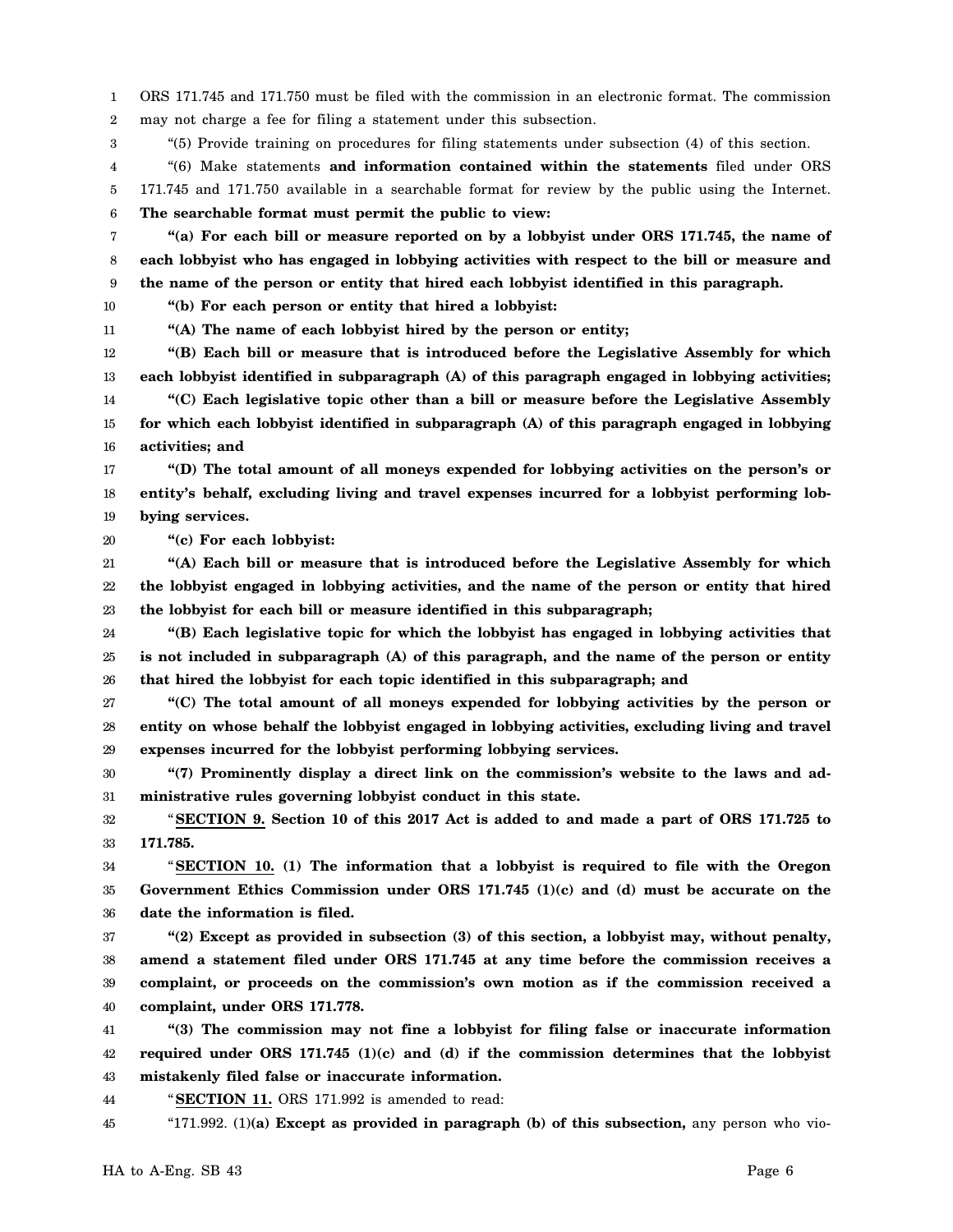1 lates any provision of ORS 171.740 to 171.762, or any rule adopted under ORS 171.725 to 171.785,

2 3 shall forfeit and pay to the General Fund for each violation a civil penalty of not more than \$5,000, to be determined by the Oregon Government Ethics Commission.

4 5 "**(b) The commission may not fine a person for filing false or inaccurate information required under ORS 171.745 (1)(c) and (d).**

6 7 8 9 "(2)(a) The commission may impose civil penalties upon a person who fails to file the statement required under ORS 171.745 or 171.750. In enforcing this subsection, the commission is not required to follow the procedures in ORS 171.778 before finding that a violation of ORS 171.745 or 171.750 has occurred.

10 11 "(b) Failure to file the required statement in timely fashion is prima facie evidence of a violation of ORS 171.745 or 171.750.

12 13 14 "(c) The commission may impose a civil penalty of \$10 for each of the first 14 days the statement is late beyond the date set by law and \$50 for each day thereafter. The maximum penalty that may be imposed under this subsection is \$5,000.

15 16 17 18 "(3) A civil penalty imposed under this section may be recovered in an action brought in the name of the State of Oregon in any court of appropriate jurisdiction or may be imposed as provided in ORS 183.745. In any proceedings before the court, including judicial review under ORS 183.745, the court may review the penalty as to both liability and reasonableness of amount.

19 20 21 "(4) In lieu of or in conjunction with finding a violation of law or rule or imposing a civil penalty under this section, the commission may issue a written letter of reprimand, explanation or education.

"**SECTION 12.** ORS 171.992, as amended by section 11 of this 2017 Act, is amended to read:

23 24 25 26 "171.992. (1)(a) Except as provided in paragraph (b) of this subsection, any person who violates any provision of ORS 171.740 to 171.762, or any rule adopted under ORS 171.725 to 171.785, shall forfeit and pay to the General Fund for each violation a civil penalty of not more than \$5,000, to be determined by the Oregon Government Ethics Commission.

27 28 29 30 31 "(b) [*The commission may not fine a person for filing false or inaccurate information required under ORS 171.745 (1)(c) and (d).*] **Except as provided in section 10 (3) of this 2017 Act, a person who files false or inaccurate information required under ORS 171.745 (1)(c) and (d) shall forfeit and pay to the General Fund for each violation a civil penalty of not more than \$500, to be determined by the commission.**

32 33 34 35 "(2)(a) The commission may impose civil penalties upon a person who fails to file the statement required under ORS 171.745 or 171.750. In enforcing this subsection, the commission is not required to follow the procedures in ORS 171.778 before finding that a violation of ORS 171.745 or 171.750 has occurred.

36 37 "(b) Failure to file the required statement in timely fashion is prima facie evidence of a violation of ORS 171.745 or 171.750.

38 39 40 "(c) The commission may impose a civil penalty of \$10 for each of the first 14 days the statement is late beyond the date set by law and \$50 for each day thereafter. The maximum penalty that may be imposed under this subsection is \$5,000.

41 42 43 44 "(3) A civil penalty imposed under this section may be recovered in an action brought in the name of the State of Oregon in any court of appropriate jurisdiction or may be imposed as provided in ORS 183.745. In any proceedings before the court, including judicial review under ORS 183.745, the court may review the penalty as to both liability and reasonableness of amount.

45 "(4) In lieu of or in conjunction with finding a violation of law or rule or imposing a civil pen-

22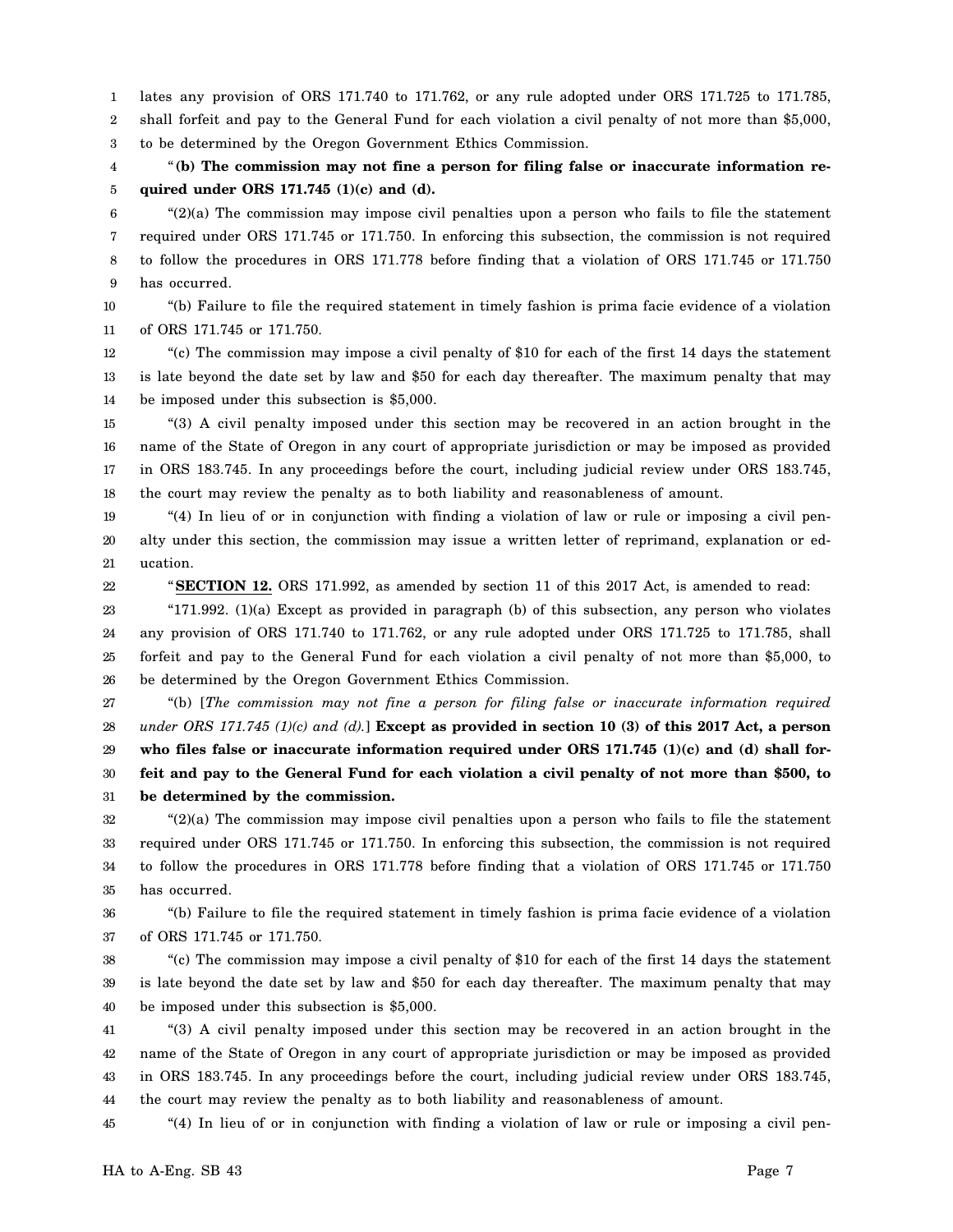1 2 3 4 5 6 7 8 9 10 11 12 13 14 15 16 17 18 19 20 21 22 23 24 25 26 27 28 29 30 31 32 33 34 35 36 37 38 39 40 41 42 43 44 45 alty under this section, the commission may issue a written letter of reprimand, explanation or education. "**SECTION 12a. Section 10 of this 2017 Act and the amendments to ORS 171.992 by section 11 of this 2017 Act become operative on the operative date specified in section 5 of this 2017 Act.** "**SECTION 13. The amendments to ORS 171.992 by section 12 of this 2017 Act become operative on January 1, 2019.** "**SECTION 14.** ORS 171.752 is amended to read: "171.752. **(1) Except as provided in subsection (2) of this subsection,** statements required to be filed with the Oregon Government Ethics Commission under ORS 171.745 and 171.750 shall be filed in each calendar year: " $[1]$  (a) Not later than April 15, for the accounting period beginning January 1 and ending March 31; "[*(2)*] **(b)** Not later than July 15, for the accounting period beginning April 1 and ending June 30; "[*(3)*] **(c)** Not later than October 15, for the accounting period beginning July 1 and ending September 30; and "[*(4)*] **(d)** Not later than January 15 of the following calendar year, for the accounting period beginning October 1 and ending December 31. "**(2) Statements required to be filed with the commission under ORS 171.745 and 171.750 shall be filed one time per month, in a manner established by the commission by rule, during each regular session of the Legislative Assembly. "(3)(a) The Oregon Government Ethics Commission shall review statements filed under ORS 171.745 and 171.750 that are selected for review as described in paragraph (b) of this subsection. For each review, the commission shall require the lobbyist or person on whose behalf a lobbyist was registered, or was required to register with the commission, to provide documentation of not more than 10 transactions related to lobbying activities. "(b) The commission by rule shall designate a method by which 10 percent of the statements required to be filed with the commission under ORS 171.745 and 171.750 shall be randomly selected for review under this subsection. Reviews required under this subsection shall take place after each filing date set forth under subsection (1) of this section.** "**SECTION 15. (1) The Advisory Committee on Lobbying Transparency is established, consisting of six members as follows: "(a) The President of the Senate shall appoint: "(A) One registered lobbyist; and "(B) One member of the Senate. "(b) The Speaker of the House of Representatives shall appoint: "(A) One registered lobbyist; and "(B) One member of the House of Representatives. "(c) The executive director of the Oregon Government Ethics Commission shall appoint one member. "(d) The Director of the Oregon Department of Administrative Services shall appoint one member. "(2) Members of the advisory committee serve at the pleasure of the appointing entity. "(3) Members of the advisory committee who are not members of the Legislative As-**